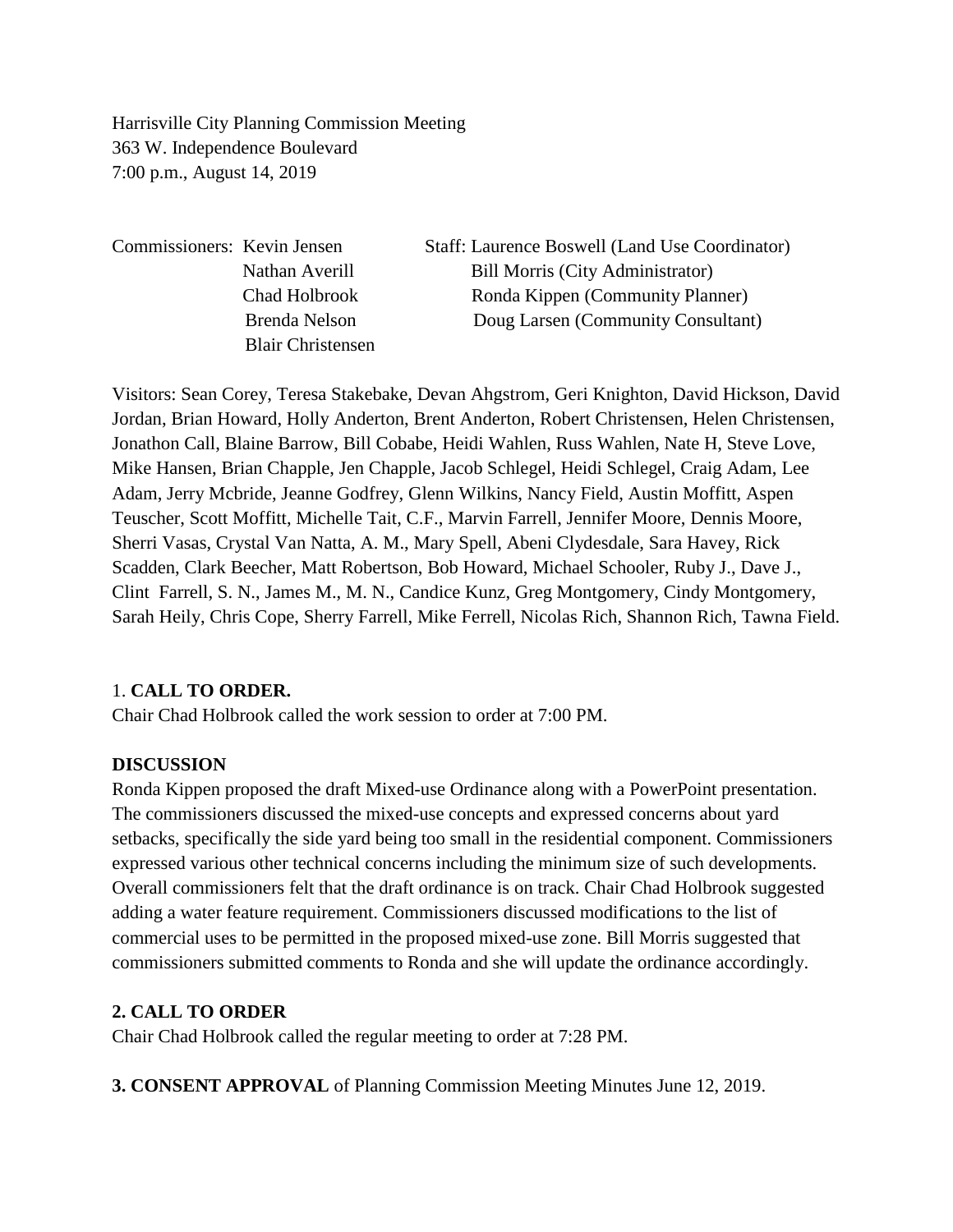Commissioner Christensen motioned and Commissioner Averill seconded the motion to approve the planning commission meeting minutes from June 12, 2019. Vote called and passed unanimous.

**4. PUBLIC HEARING** on the proposed General Plan Ordinance and update of the Harrisville City General Plan including long range planning goals and policies, associated elements, and maps.

Bill Morris explained Harrisville City last adopted their general plan in 1997. It is time for the City to update the general plan again in order to follow state law. The City hired Rural Community Consultants to update the general plan two years ago. Staff and others have been working on revising the general plan ever since. The general plan is now ready to be reviewed by Planning Commission.

Mike Hansen with Rural Community Consultants presented a PowerPoint presentation about the general plan and how it connects to state and federal law. Mr. Hansen explained the different components that make up the general plan and how it works. Mr. Hansen covered topics such as: transportation, land use and zoning, health safety and welfare, environmental and historic preservation, and parks and recreation.

Chair Chad Holbrook opened the public hearing on the general plan.

### **COMMENTS**

Glen Williams feels this is an excellent mixed use plan and a strong step in the right direction. His concern is the water that goes through the golf course which serves his 28 acres. The retention basin at millennial park is not big enough to hold water if we were to flood. He is concerned about putting structures on the basin because it would restrict water access to my property. The trails in the general plan take away parts of my property and there are other issues with horse trails, such as parking, and emergency situations where trails are butted up to someone's house. He also has concern about the sewer line and feels he could hook into Pleasant View if necessary.

Teresa Stakebake said residents were given permission to have the engineers engineer the pipe. She doesn't understand why the retention park is not sufficient because she has never had any water issues in her yard, and she is at the end of the pipe. If the pipe was backing up, the water would go straight into her yard, but that hasn't been the case. Residents were given permission to pipe the ditch nearby. She lives in the cul de sac next to Millennial Park at 1986 N 575 W.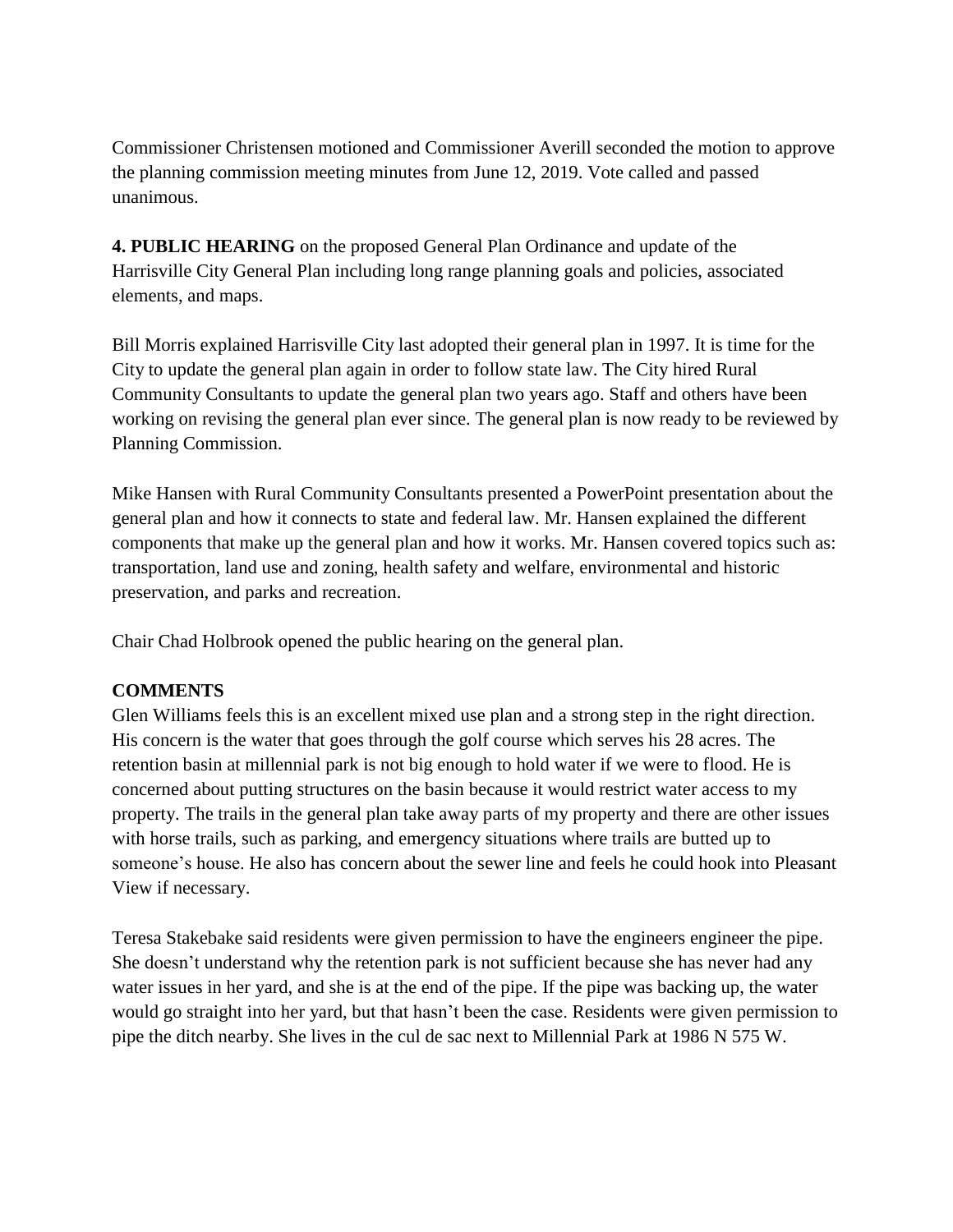Geri Knighton, a realtor, stated that the General Plan should consider the integrity of Harrisville. The plan has a lot of area designated for mixed-use with very little in the single-family. There is very little housing for the younger generation. The state has a housing problem and it is not up to Harrisville to fix the state's problem. There is too much mixed-use in the proposed General Plan Future Land Use Map. The City should focus on having quick access to everything we need. She suggested not having more commercial and restaurants. She feels the lower southwest section of the map should be mixed-use there instead of elsewhere.

Marvin Farrell stated he owns property in Harrisville. There are retention ponds and storm drain problems affecting this property. He would like the drainage and storm water problems fixed. Part of the problem in the City is that ditches cannot handle the storm water. The drain system underneath the railroad tracks is not designed to hold enough water. The City needs to have an extensive drainage system in the golf course to prevent flooding on 750 West. He feels we need more commercial development in the City. The only thing Harrisville has is Walmart and there should be more commercial.

Greg Montgomery said there is potential to build-up Harrisville. If you drive down Highway 89, you cannot tell when you are in Harrisville. The Ben Lomond Gold Course redevelopment is a great opportunity to create a center place for residents. He said there is too much mixed use zoning on the map. The triangle between Wall Avenue and Harrisville Road has turned into blight. He suggests allowing mixed-use in areas that already have commercial zoning. He is also concerned about moderate income housing and could have more such housing. He does not like the proposed median on Larsen lane and feels that the transportation plan is too complex. He suggested narrower street profiles. Also, there is disconnect between parks and trails on the map.

Mike Ferrell expressed concern about irrigation and storm water with the golf course being developed. He is concerned about flooding on 750 West. The City will need a storm drain system, and improve the current system that is lacking to the north. Also, Six Mile Creek also floods every year. The City needs to address water issues.

Bryan Chapple is concerned about traffic congestion in the City. He also does not want a median on Larsen lane.

Mike Schooler feels the proposed General Plan looks really good. It also looks like there has been good due diligence. He has questions about mixed-use development and how it functions. He is concerned about what will happen with the golf course being developed. In his opinion, it seems to me that along Highway 89, it would be a good place for commercial development on the frontage and residential behind. He does not like high density or rental units. North Ogden has crammed in too much high density housing. The golf course is a central area in the City and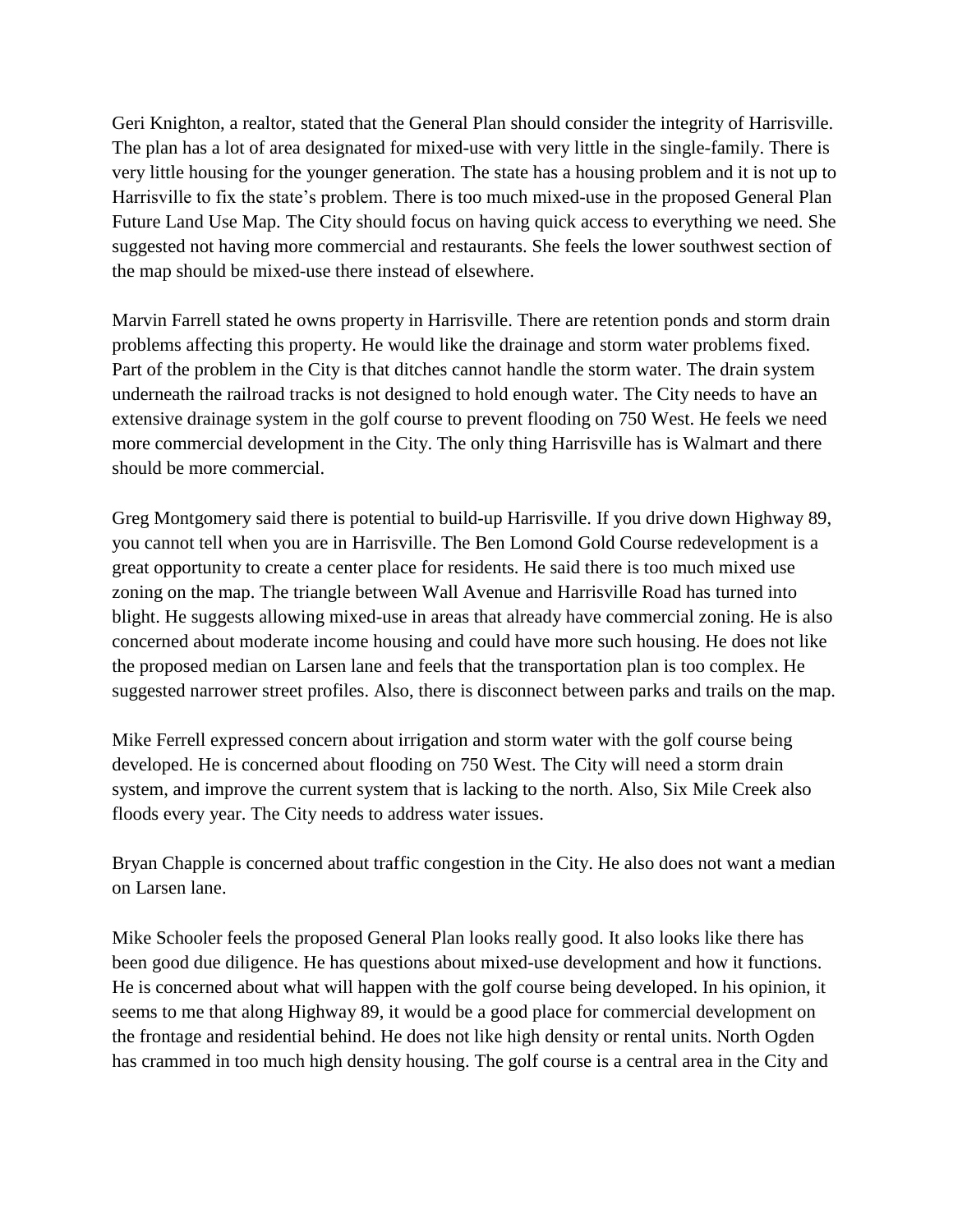can be developed as a community center. Right now people do not know what is happening to the golf course property and it is a fire hazard.

Rick Scadden spoke saying he is the developer seeking to develop the golf course into mixeduse. The concerns people have with hazards and drainage will be addressed and solved through the development. He will include single-family homes and some townhomes. He lives near the area and said that people in the City go elsewhere for food and shopping. He will also provide homes that are affordable.

Heidi Schlegel is a resident and said her home is in a future commercial zone. She really likes the idea of overlaying mixed-use for my property.

Roger Shuman said he reviewed the General Plan and likes 80% of it. He feels we already have plenty of moderate income housing in the City. The City should address problems with the railroad causing traffic congestion. When it comes to storm drain issues, there are storm drain systems that need to be upgraded in several parts of the City. He suggests eliminating the equestrian trail on the plan. He asked about the flood zone and open space area near the railroad tracks and if they matched. Staff noted that the open space area is designed to match the new FEMA Flood Plain that is currently being updated by FEMA. He thinks that mixed-use can work on the golf course redevelopment. He prefers single-family homes with some higher density would be fine. Commercial along Highway 89 is also reasonable. He is also interested in annexing the industrial area.

Holly Anderton is concerned about safety in the mixed-use areas. She feels like retail is to create experience for people, otherwise they shop online. She is not sure that would draw people to shop in the City. She feels the golf course is good for mixed-use, the other areas of mixed-use may be reconsidered.

Sean Conroy stated he is an engineer working with the developers for the golf course. He is planning for internal growth, in other words, housing for our children and families. He feels that the mixed-use plan is an excellent opportunity. He thinks the commercial element in the mixeduse properties should be negotiated in a development agreement depending on the project.

Aspen Teuscher said there are a lot of empty buildings in Harrisville, especially in our commercial area. She thinks the City should redevelop those areas. She said she is a millennial and does not think retail shops will work in the City. The Mall in Ogden failed. Commercial does not do well. She does not think commercial is a good idea on Highway 89. She prefers housing over commercial.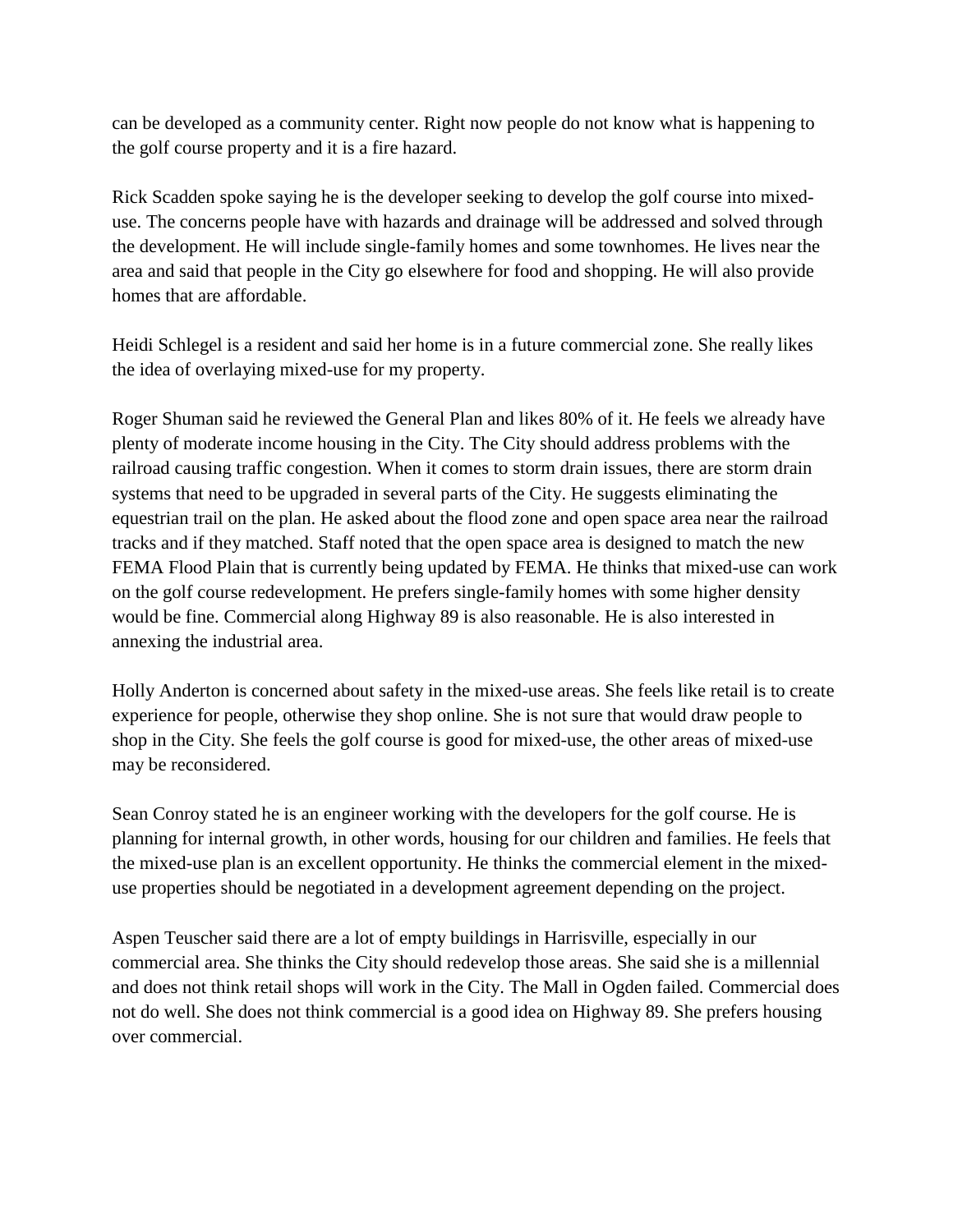Shannon Rich addressed transportation concerns she has. There is a proposed light on Highway 89 and 1100 North. She is concerned about traffic flow that will bring into the neighborhood. She agrees with the commercial area. The City should also focus on redevelopment of the commercial area that is blight.

Craig Adam addressed the area of 1100 North and the addition of a stop sign at 125 East and 1100 North. He is concerned that there will be speeding between Highway 89 to Washington Boulevard. He feels that the City already has plenty of moderate income housing and it is everywhere around us. He would like to see height restriction for the mixed-use areas and wants to maintain a view of the mountains.

Austin Moffitt said she likes a lot of what is happening with the General Plan. She is very concerned about losing open space we had at the golf course and other areas to mixed-use. She is concerned the City cannot support more commercial. She would like to clean-up the blight commercial already in the City. Also, she does not want mixed-use to obstruct the mountains.

Sarah Havey said she is not opposed to the mixed-use. She likes some of the ideas, and agrees with comments related to commercial. She said she has lived in Harrisville most of her life and thinks there are areas to focus on and fix such as adding too much mixed-use and creating more affordable housing around 1500 North. Maybe one solution would be to transition from larger to smaller lots. Also, create more affordable housing near Washington Boulevard. She feels high density housing creates more traffic and danger for our children.

Heidi Wahlen noted there are a lot of empty properties and buildings near Javier's and Larsen Lane. She asked about redevelopment and nuisance powers of the City to clean-up the blight areas. She likes mixed-use for smaller areas.

Scott Moffitt stated that if we create a super nice area for the golf course, the ugly parts of the City will just get uglier. If you move everything to the golf course, the areas off Wall Avenue and Washington Boulevard will get worse. He is concerned about aesthetics in the community being diminished by development and light pollution.

Todd Strong said he lives in Syracuse but has Harrisville friends. He also admitted he is a developer, but not developing the golf course. He thinks mixed-use is awesome and suggested the City consider making it more flexible. The golf course is a perfect place for mixed-use. He also suggested a mix-use overlay for the blighted commercial areas. That will help developers come in and develop nice areas. Without incentive from the City, none of the blighted areas will be cleaned-up.

There was no further public comment offered.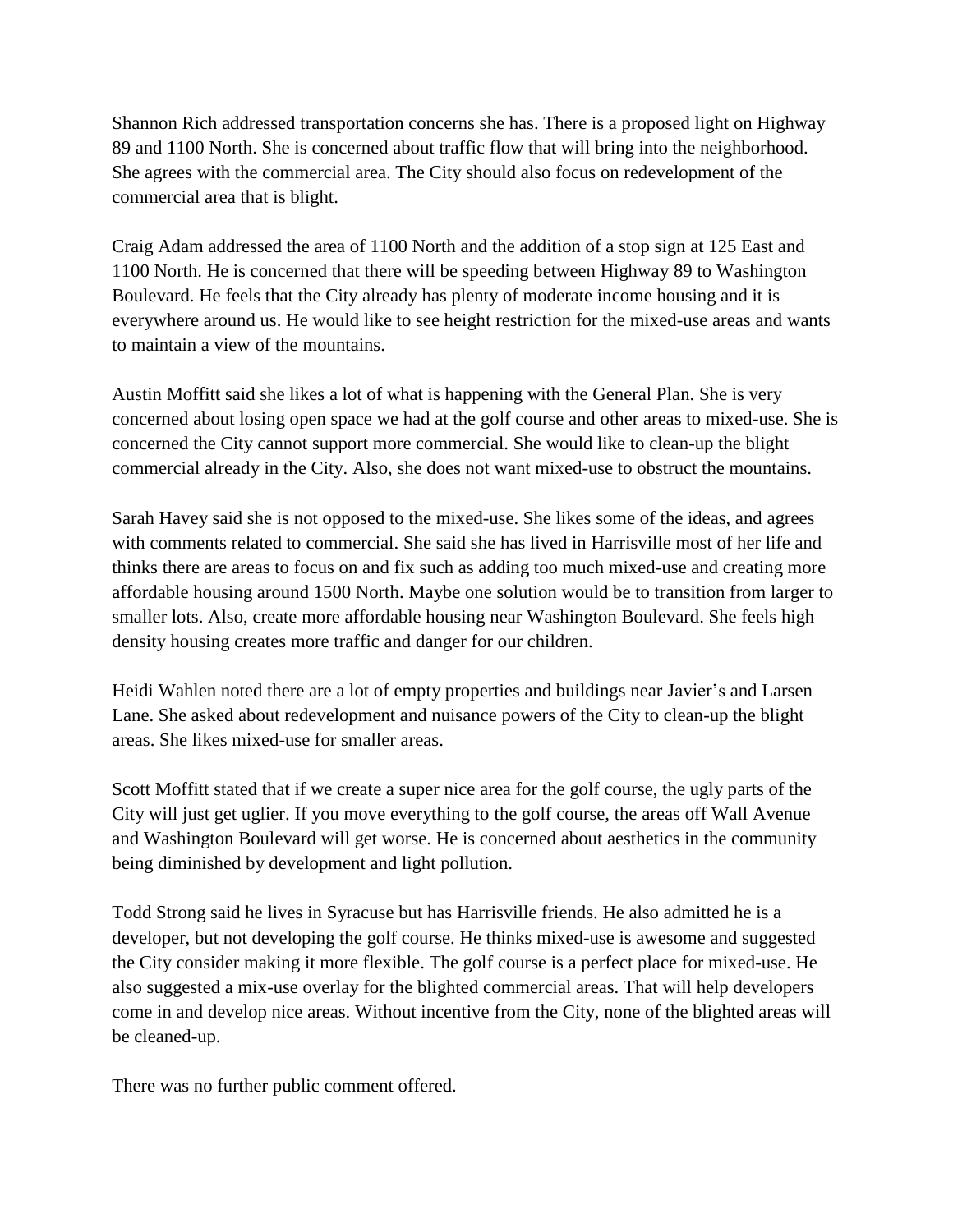**5. DISCUSSION** on the proposed General Plan Ordinance and update of the Harrisville City General Plan including long range planning goals and policies, associated elements, and maps.

#### **DISCUSSION**

Bill Morris stated that there are a lot of concerns for storm water issues. Staff and the City engineer are familiar with these issues. The City requires that the development retain the storm water on site. Matthew Robertson, City Engineer, stated that current storm water requires developments retain water on-site and meter it into the storm drain system at a rate provided by the state. As a new development comes in at the golf course, some of the aging infrastructure will be replaced and upgraded so the new development is designed to address and better solve existing storm drain issues.

Bill Morris noted that much of the open space area in the general plan maps are designed FEMA Flood Plain. FEMA has been in the process of updating the Flood Plain Map using new technology and satellite imagery. As a result the updated Flood Plain has increased in size in some areas while decreasing size in other locations. The City does not allow development in flood zone areas as this puts people and property in danger, and the City will address the flood plain area on the golf course when it gets developed.

Matthew Robertson stated that Larsen Lane will be widened next year. The current traffic on Larsen Lane is 14,000 vehicles a day. The Wasatch Front Regional Council is projecting the road will soon have 22,000 vehicles per day. The widening plan is designed to accommodate this future traffic and handle the congestion problems that are presently causing the road to fail. It is necessary to improve this road now and for the future. Mr. Robertson stated that is no issue to remove the median language from the plan.

Commissioner Nelson is concerned that there is no height restriction outlined in the mixed-use ordinance. Ronda Kippen said there will be a maximum height of 35 feet added into the ordinance.

Ronda Kippen addressed some concerns from the public saying that any new commercial will have downward lighting to reduce light pollution. In addition, the mixed use ordinance allows for shared parking, which would reduce asphalt coverage in such developments.

Bill Morris stated that the City can use its Community Reinvestment Agency to aid with the clean-up of properties. The City is currently working with property owners, such as Javier's, for redevelopment opportunities. The City is also working with law enforcement to clean-up other blighted areas throughout the City. Mr. Morris stated it is required under the new state law to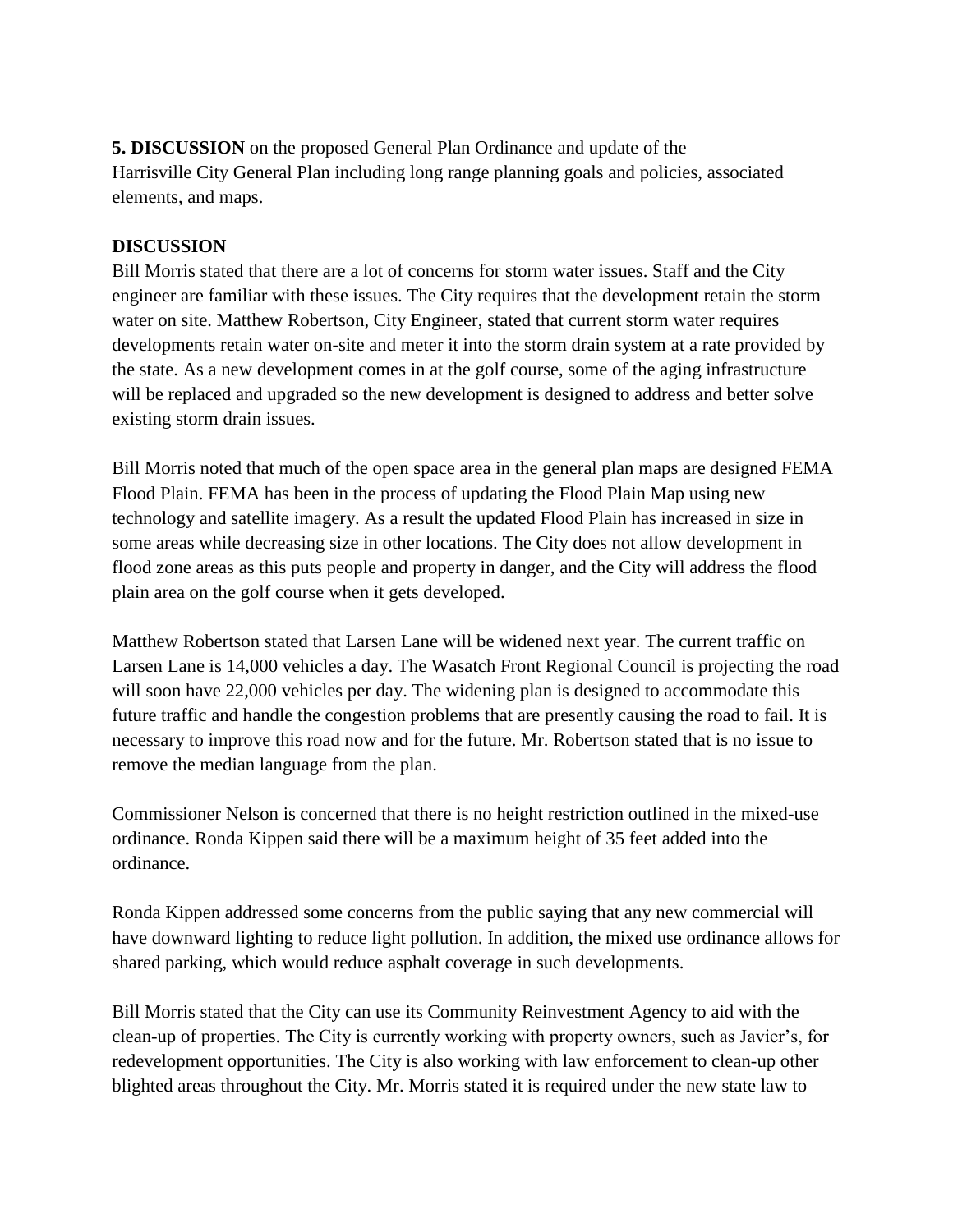adopt a moderate income housing plan by the end of the year. Staff suggested tabling the general plan and discussing it again at a future meeting.

### **MOTION**

Motion by Commissioner Averill, seconded by Commissioner Nelson, to table the proposed General Plan Ordinance, including the associated elements, goals, policies, and maps so staff can address the comments from this meeting. Vote called and passed unanimous.

**5. DISCUSSION/ACTION** on public meeting with affected entities relating to the proposed update of the Harrisville City Annexation Policy.

### **DISCUSSION**

Bill Morris reviewed Utah Code Section 10-2-401.5 on the adoption of an annexation policy plan. Those who are in the affected entities may speak, but this is not a public hearing. The public hearing will be held at a later date as this meeting is for the affected entities. The City's current Annexation Policy Plan was adopted in 2003. Staff also noted that recent state legislation and policies are encouraging unincorporated islands to be annexed into surrounding cities. Eventually there will be no more unincorporated are in the lower valley of Weber County. The City desires to update the Annexation Policy Plan to conform to current state law. Mr. Morris was excused from the meeting for another obligation.

Doug Larsen explained that adopting the Annexation Policy Plan and performing an annexation are two (2) separate processes. The meeting now is to just address the Annexation Policy Plan, not to conduct an annexation. The Proposed 2019 Annexation Policy Plan includes four areas which Mr. Larsen individually reviewed, all of which are unincorporated islands. Mr. Larsen showed a map of the unincorporated areas to be included in the Annexation Policy Plan.

Mr. Larsen explained a portion of the Weber Industrial Park is already included in the City's 2003 Annexation Policy Plan. The proposed 2019 Plan simply includes the entire industrial park. If the City at some point proceeds to annex the industrial park, that will be a separate process. He suggested that the City create short and long term maintenance plans for the municipal services related to the areas proposed for annexation. He also noted that the 2019 Plan proposes that the industrial park be zoned manufacturing as it presently exists.

Commissioner Nelson asked about the build-out of the industrial park. Mr. Larsen responded that there still remain some vacant parcels that could be developed. However, most of the industrial park is built out. Commissioner Nelson asked about other annexation options related to the industrial park. Mr. Larsen explained that if the industrial park is not annexed into Harrisville, it will be annexed into another City, such as Pleasant View or Farr West.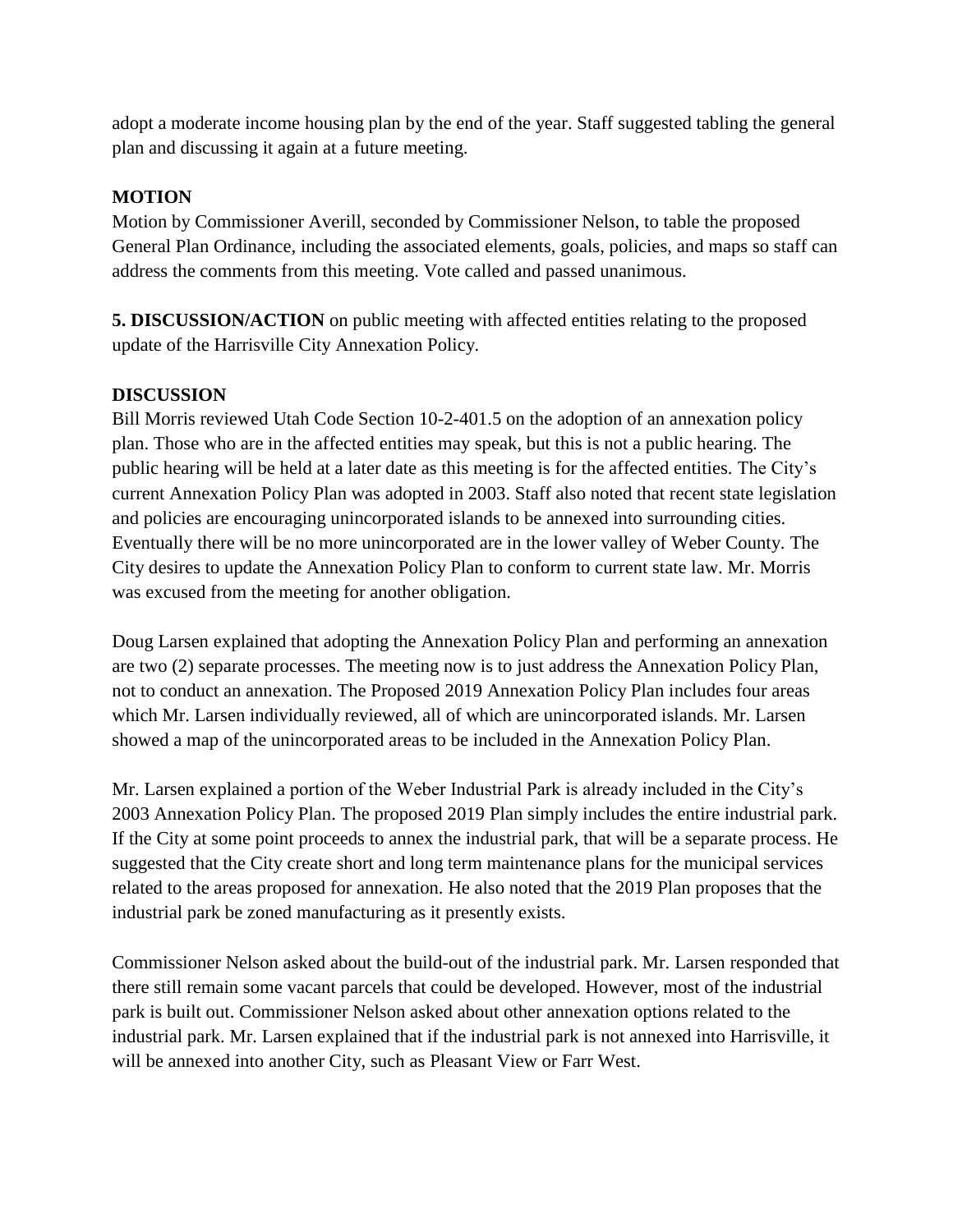Chair Chad Holbrook accepted comment from the affected entities as required by state law.

# **COMMENTS**

Teresa Stakebake said she is representing Richards Manufacturing and QBT. She feels that they are currently receiving all of the services needed from Weber County. She asked about any additional benefits beside a 2% property tax increase. She does not want to pay any increase and reviewed a portion of the plan regarding the Harrisville Police responding to calls in the industrial park. She is not aware that Harrisville can provide what Weber County is not already providing. She believes that the industrial park has been unincorporated because Kimberly Clark requested to leave Pleasant View in order to save taxes. She said she talked with Weber County, without naming who she spoke with, and said that they do not want to annex the property into a City.

Bill Cobabe stated he is the City Administrator of Pleasant View City. He said that the industrial park was deannexed a while ago for the tax break. They have enjoyed the tax break for the last 50 years because they were not in Pleasant View City. Mr. Cobabe read Utah State Code 10-2- 101.5. He also stated that he provided Jennie Knight, the Harrisville City Recorder, a copy of the Pleasant View City Annexation Plan that has the industrial park shown for possible annexation into Pleasant View. He stated that state code says cities should not overlap annexation maps. He noted that Pleasant View does not have current plans to annex the industrial park right now, but in the future. He said that the Pleasant View policy is dated back to 2006. He admitted that Harrisville has an earlier plan dating back to 2003, but not including the entire industrial park. He admitted to accepting the Harrisville 2003 Annexation Policy Plan but disagrees with the 2019 Plan.

There were no further affected entity comments. It was noted there will be a 10 day comment period as provided in state law.

# **MOTION**

Motion by Commissioner Averill, second by Commissioner Jensen, to table the 2019 Annexation Policy Plan pending the comment period provided in state law. Vote called and passed unanimous.

### **6. COMMISSION AND STAFF FOLLOW-UP**

Commissioner Nelson asked about revisions to the items that were talked about during the meeting. Doug Larsen stated that revisions to the General Plan can be sent to Ronda Kippen and she will get them to staff. Any revisions from the commission regarding the Annexation Policy Plan can be sent to Mr. Larsen.